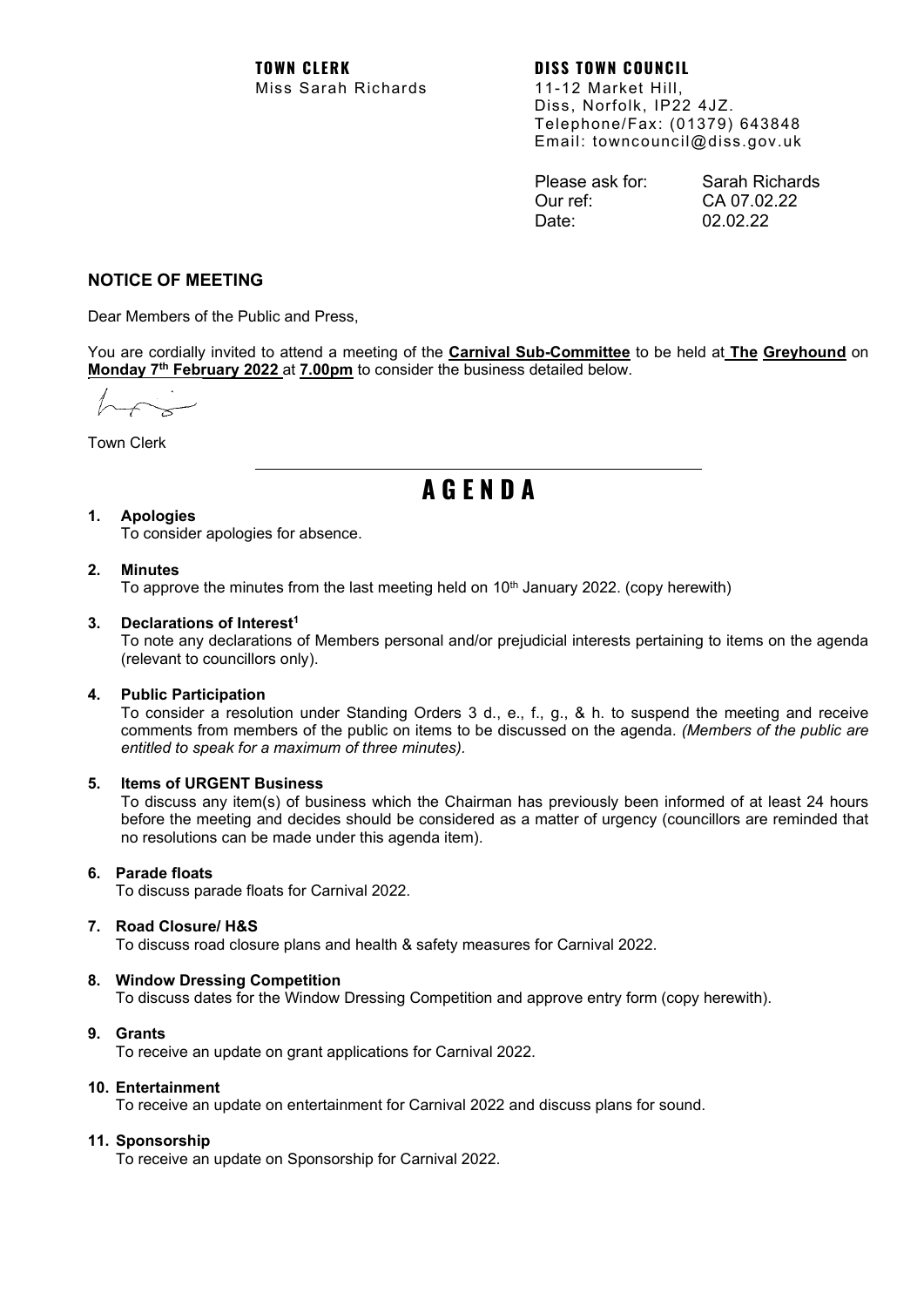## **12. Promotion**

To receive an update and discuss promotion for Carnival 2022.

#### **13. Progress Report**

To note and update the progress report (copy herewith).

#### **14. Member Updates**

To receive updates from committee members not reported elsewhere on this agenda.

#### **15. Date of Future Meeting**

To note that the next meeting of the Carnival Committee will take place on **Monday 7th March 2022 at 7pm**.

Meeting closed at:

\_\_\_\_\_\_\_\_\_\_\_\_\_\_\_\_\_\_\_\_\_\_\_\_\_\_

| <b>MEMBERS</b>                  | For information:<br><b>Councillors</b> |
|---------------------------------|----------------------------------------|
| Cllr. S. Browne<br>(Vice-Chair) | J. Robertson                           |
| S. French                       | J. Wooddissee                          |
| C. Keen (Chair)                 | D. Collins                             |
| S. Kiddie                       | A. Kitchen                             |
|                                 | E. Taylor                              |
| S. Richards                     | J. Welch                               |
| K. Jaynes                       | S. Olander                             |
| A.Rackham                       | M. Gingell                             |
| T.Howard                        | R. Peaty                               |
| R. Ward                         | K. Murphy                              |
|                                 | C. Valori                              |

*NOTES 1 - Council has a statutory legal duty under the Localism Act 2011 s2 and has adopted a code dealing with the conduct that is expected of members in order to promote high standards of conduct as required by the Act. Members' disclosable pecuniary interests are kept on a register available to view on the councils website. Allegations about the conduct of a councillor may be made to the district council's monitoring officer. Diss Town Council has also adopted a dispensation policy.*

*The reports and enclosures referred to in this agenda are supplied to councillors only. They are available (unless marked confidential) for public inspection at the Council Offices during normal opening hours.*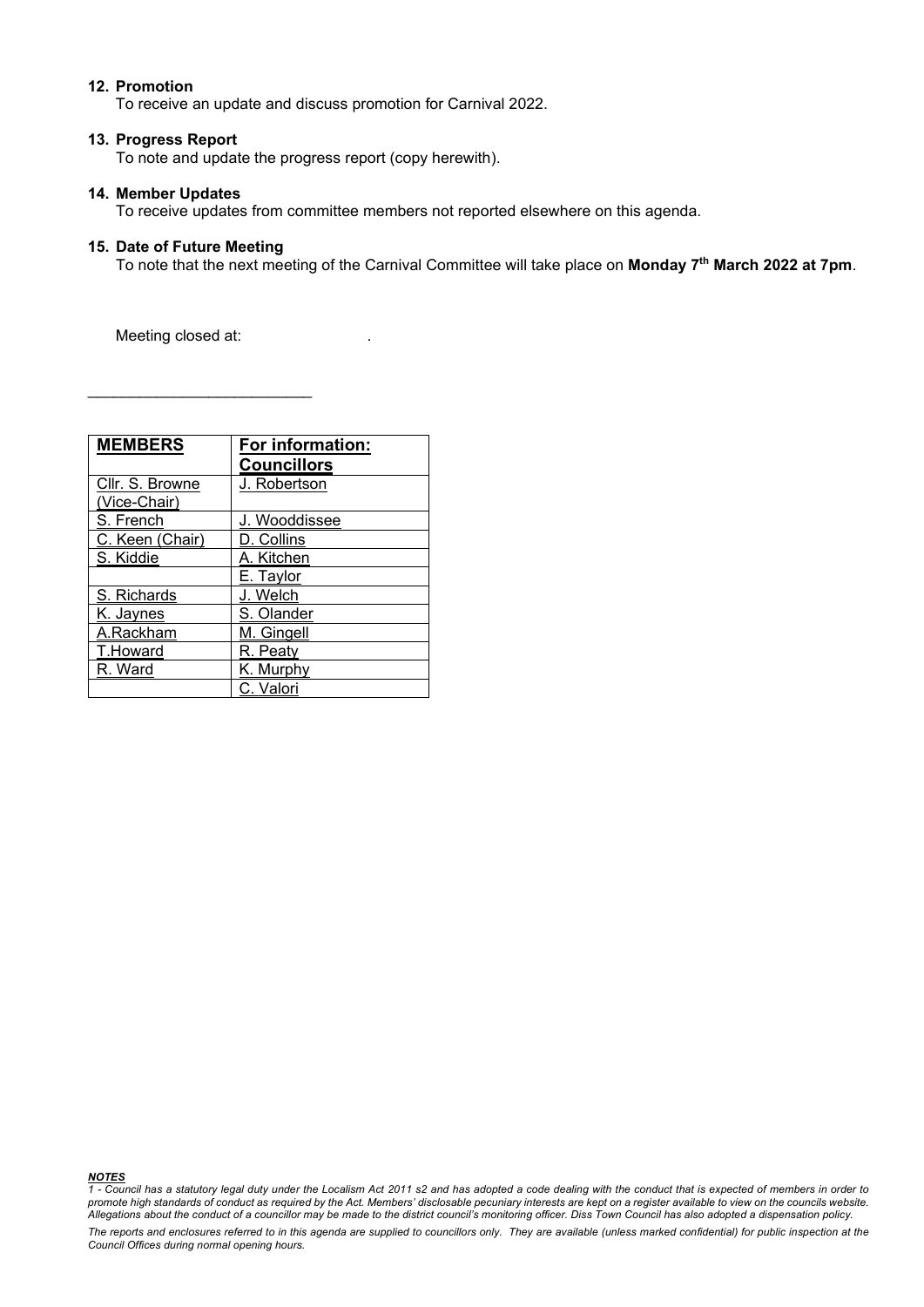# **MINUTES DRAFT**

Minutes of the meeting of the **Carnival Sub-Committee** held at **The Greyhound** on Monday 10th January 2022 at 7pm**.**

|          |                                                                                                                    | In attendance: C. Keen (CK) - Chair<br>T. Howard (TH)<br>Cllr S. Kiddie (SK)<br>S. French (Deputy Town Clerk)<br>A. Rackham                                                                                                                                            |  |                                   |                                     |
|----------|--------------------------------------------------------------------------------------------------------------------|------------------------------------------------------------------------------------------------------------------------------------------------------------------------------------------------------------------------------------------------------------------------|--|-----------------------------------|-------------------------------------|
| CA0122/1 | <b>Apologies</b>                                                                                                   | Apologies were received from K. Jaynes (KJ), Ruth Ward and Sonia Browne                                                                                                                                                                                                |  |                                   |                                     |
| CA0122/2 | <b>Minutes</b><br>Members approved the minutes from the last meeting held on 6 <sup>th</sup> December 2021. It was |                                                                                                                                                                                                                                                                        |  |                                   |                                     |
|          | RESOLVED:                                                                                                          | that the minutes of the meeting on 6 <sup>th</sup> December 2021 were a true record and duly signed by<br>the Chairman.                                                                                                                                                |  |                                   |                                     |
| CA0122/3 | <b>Declarations of Interest</b><br>There were none.                                                                |                                                                                                                                                                                                                                                                        |  |                                   |                                     |
| CA0122/4 | <b>Public Participation</b><br>There were none.                                                                    |                                                                                                                                                                                                                                                                        |  |                                   |                                     |
| CA0122/5 | <b>Items of URGENT Business</b>                                                                                    |                                                                                                                                                                                                                                                                        |  |                                   |                                     |
|          |                                                                                                                    | The Chair updated Carnival Committee with Ian Seymour-Blackburn withdrawal from the Carnival committee<br>due to ill health. The Carnival committee would like to thank Ian for all his hard work during the 2019 Carnival.                                            |  |                                   |                                     |
| CA0122/6 |                                                                                                                    | <b>Window Dressing Competition</b><br>Committee discussed plans for organizing the Window Dressing competition. Window dressing application<br>form needs updating and brought back to next meeting.                                                                   |  |                                   |                                     |
|          |                                                                                                                    |                                                                                                                                                                                                                                                                        |  |                                   | (Action: K Jaynes, by Feb meeting)  |
| CA0122/7 | Gazebo<br>was                                                                                                      | Members discussed the options available for purchasing new gazebo(s). Council to order and purchase. It                                                                                                                                                                |  |                                   |                                     |
|          |                                                                                                                    | RESOLVED: To get DTC to order the Gazebos in time for Carnival.                                                                                                                                                                                                        |  |                                   | (Action: DTC to order immediately.) |
| CA0122/8 | the Royals. It was:                                                                                                | <b>Transport for Dinsdale and Mayor</b><br>The committee discussed a vehicle for Dinsdale and the Town Mayor to ride in during the parade. Committee<br>discussed using various options including Si Gillings flatbed transit for transporting the Mayor, Dinsdale and |  |                                   |                                     |
|          |                                                                                                                    | RESOLVED: To ask Si Gillings for the loan of his flat bed truck for transporting the Mayor, Dinsdale and the                                                                                                                                                           |  |                                   |                                     |
|          | Royals.                                                                                                            |                                                                                                                                                                                                                                                                        |  | (Action: A. Rackham, immediately) |                                     |
| CA0122/9 | <b>Grants</b><br>was                                                                                               | The committee talked through the Grant applications and the best way forward to complete the applications. It                                                                                                                                                          |  |                                   |                                     |
|          |                                                                                                                    | RESOLVED: Claire Keen and Sonia Browne would begin applying for grants suitable for the carnival.                                                                                                                                                                      |  |                                   | (Action: CK & SB immediately)       |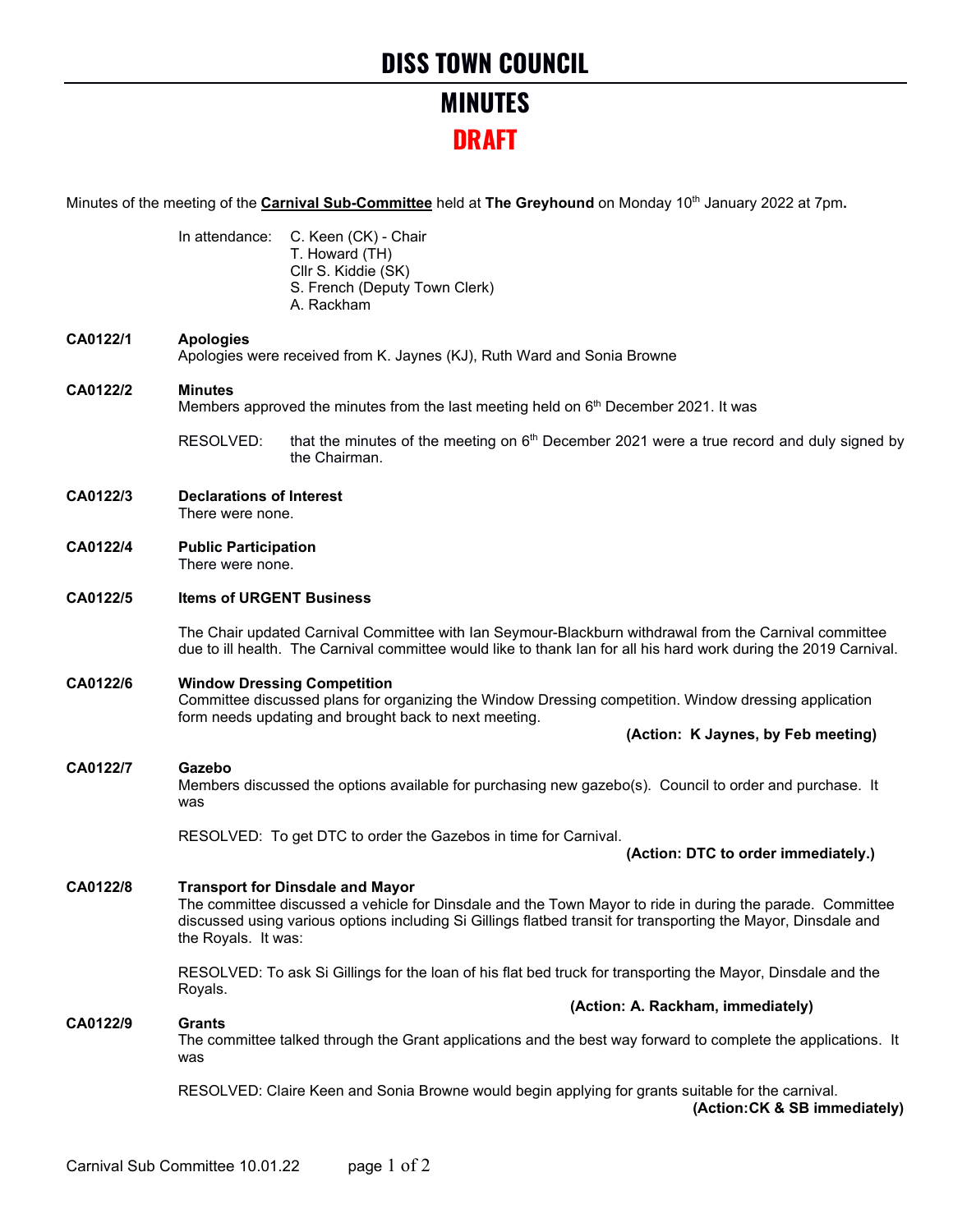#### **CA0122/10 Entertainment**

Committee discussed entertainment for Carnival 2022. Committee members spoke about contacting the circus & stilt walkers. Committee will ask a variety of bar companies to attend carnival which will create more areas to buy alcohol rather than just one bar. Committee would like the Carnival Sound and Floats to be added to the next agenda so that this can be discussed in detail. It was

RESOLVED: that the following acts would attend carnival 2022: VCB, T, PPM

**(Action: Circus AR to contact immediately, CK to contact Stilt walkers immediately KJ to add Carnival Sound, Floats and Road Closure/H&S to the next Agenda immediately)**

#### **CA0122/11 Promotion**

The committee reviewed and discussed a plan for promotion launch, with a press release and theme release video for social media. It was

RESOLVED: That KJ can go ahead with the promotion documents.

**(Action: KJ immediately)**

#### **CA0122/12 Sponsorship**

Committee discussed plans for approaching businesses for sponsorship. Once application forms go live sponsorship can be advertised. It was

RESOLVED: To add the sponsorship form to the website.

(**Action: KJ immediately)**

#### **CA0122/13 Progress report**

The committee noted actions on the Progress Report.

#### **CA0122/14 Member Updates**

Members received updates from committee members not reported elsewhere on this agenda. Committee would like the car park again this year for Carnival and would like SF to contact the relevant person at SNC. Committee were informed that the Head of Diss Infant and junior school would like their children to be included in the Parade. Carnival would like to have arrange a Car Boot on  $1<sup>st</sup>$  May and cake sale on  $16<sup>th</sup>$  April 2022. Booze barrel discussed and carnival would like DTC to purchase, 800 large lottery licence tickets.

#### **(Action: SF to contact Michelle Earp reference Car Park, SF to add Car Boot to DTC car boot list.**

#### **CA0122/15 Date of Future Meetings**

Members noted that the next meeting of this committee are scheduled for

• Monday  $7<sup>th</sup>$  February 2022

Meeting closed at: 9.30pm

SUB-COMMITTEE CHAIRMAN C Keen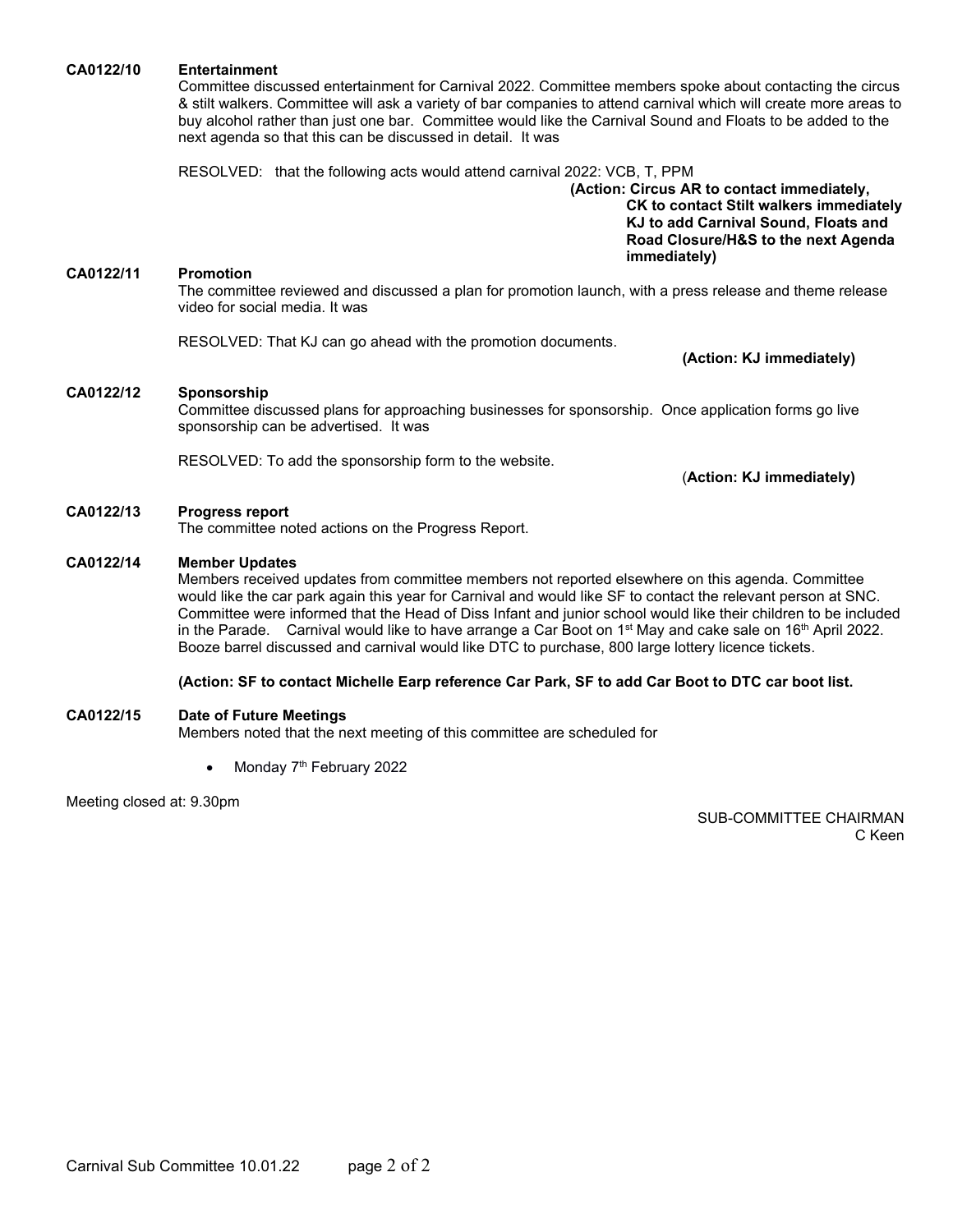

# WINDOW DRESSING COMPETITION ENTRY FORM 2022

| Shop name:    |  |  |
|---------------|--|--|
| Shop address: |  |  |
|               |  |  |
|               |  |  |
|               |  |  |

I confirm that we will be entering into the Diss Carnival 2022 Window Dressing competition between the dates **########** with the theme 'The Great-Diss Showman.'

| Signature: |  |
|------------|--|
|            |  |

Date:

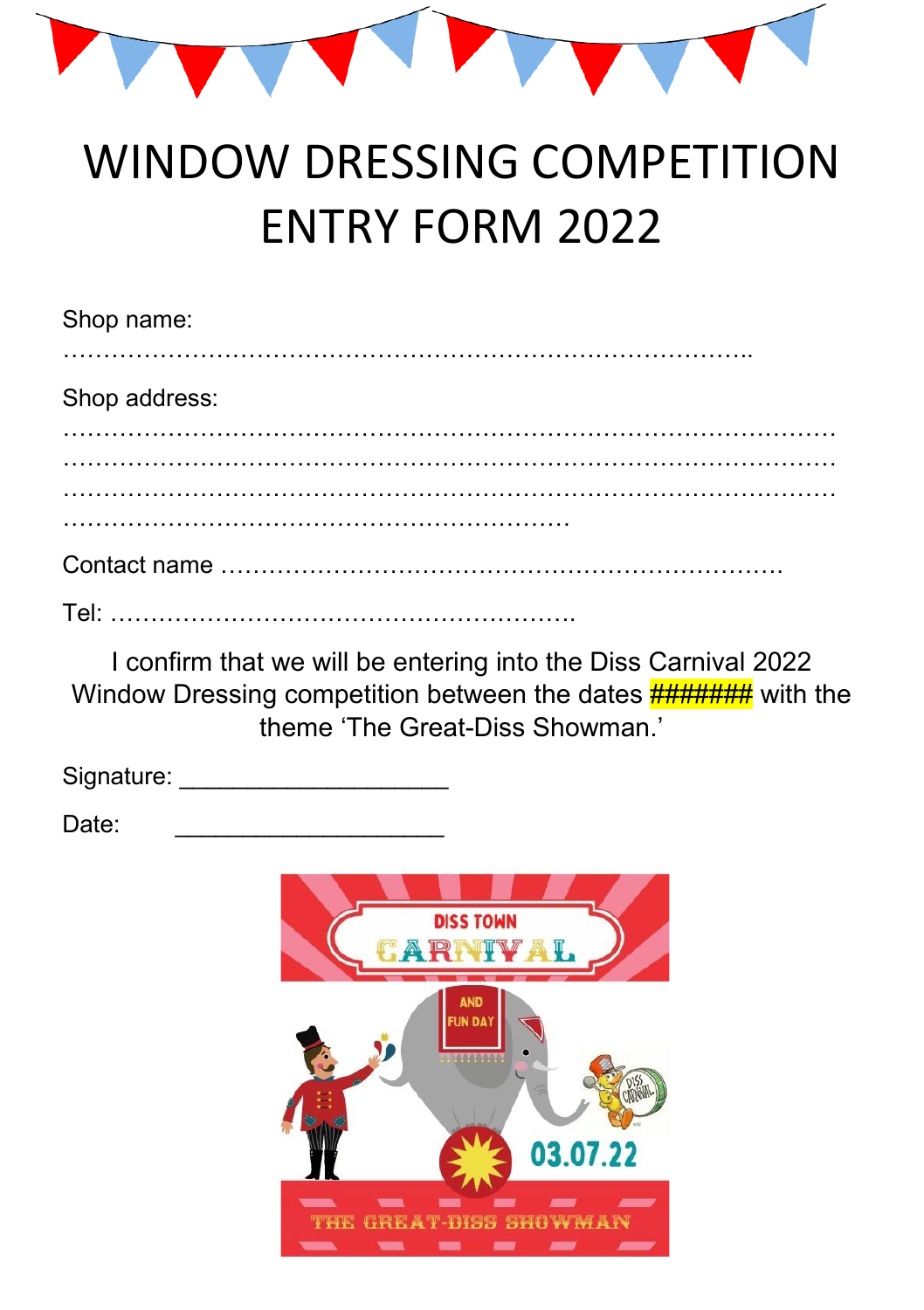| <b>Minute</b><br><b>Reference</b> | Item name                    | <b>Action</b>                                                                                                                                                    | <b>Assigned to</b>                                                                | <b>Timescale</b>  | <b>Comments or further action</b> |
|-----------------------------------|------------------------------|------------------------------------------------------------------------------------------------------------------------------------------------------------------|-----------------------------------------------------------------------------------|-------------------|-----------------------------------|
| CA1121/6                          | Election of<br>Chairman      | Committee to elect Claire Keen as Chair and Cllr Sonia<br>Browne as Vice-Chair of the Carnival sub-committee 2022.                                               | Carnival Committee                                                                | immediately       | Completed November 21             |
| CA1021/9                          | Date for Carnival<br>2022    | To publish the new date for Carnival 2022 as Sunday 3rd<br><b>July 2022.</b>                                                                                     | KJ                                                                                | immediately       | Completed November 21             |
| CA1121/7                          |                              | Location & Theme Committee to keep the location of Carnival at the Park with<br>the theme 'The Great-Diss Showman'                                               | Committee                                                                         | immediately       | Completed November 21             |
| CA1121/8                          | <b>Application Form</b>      | To create a new logo following agreement of theme and add<br>this to the application form                                                                        | KJ.                                                                               | by 01.12.21       |                                   |
| CA1121/9                          | Grants                       | To add to next agenda                                                                                                                                            | KJ                                                                                | by 01.12.21       | Completed 01.12.21                |
| CA1121/10                         | Entertainment                | To have Vibe City Jazz & Samba to lead and finish parade                                                                                                         | CK to enquire for<br>Vibe City jazz band.<br>SB to find details of<br>Samba band. | by 01.12.21       | done                              |
| CA1121/10                         | Entertainment                | Contact residents wanting to ride scooters in parade                                                                                                             | <b>SK</b>                                                                         | by 01.12.21       | done                              |
| CA1121/10                         | Entertainment                | Contact street artists for prices                                                                                                                                | CK & SB                                                                           | by 01.12.21       | done                              |
| CA1121/11                         | Promotion                    | To do a publicity announcement of the date and theme in Mid-CK, KJ & FM<br>January 2022 including a press release, website page<br>updated and social media post |                                                                                   | by 10.01.22       | done                              |
| CA1121/13                         | Member Updates               | To add Window Dressing Competition, new car for Dinsdale<br>& Mayor in parade and gazebo purchasing to next agenda                                               | KJ                                                                                | by 01.12.21       | Completed 01.12.21                |
| CA1221/6                          | <b>Road Closure</b><br>Forms | To complete the road closure application form for Carnival<br>parade 2022.                                                                                       | KJ                                                                                | by 01.04.22       |                                   |
| CA1221/7                          | <b>Application Form</b>      | To add Carnival logo to all relevant forms                                                                                                                       | KJ                                                                                | by 01.01.22       | Done 17.12.21                     |
| CA1221/8                          | <b>Health &amp; Safety</b>   | AR and SF to complete Event Management Plan next year. A KJ<br>meeting will be arranged by KJ for March 2022                                                     |                                                                                   | by 20.02.22       |                                   |
|                                   |                              | Contact Phoenix for parade security.                                                                                                                             | $S$ F                                                                             | by 20.01.22       | done                              |
| CA1221/9                          | Grants                       | To complete grant applications together.                                                                                                                         | CK and SB                                                                         | start in Jan 2022 | ongoing                           |
| CA1221/10                         | Entertainment                |                                                                                                                                                                  |                                                                                   |                   |                                   |
|                                   |                              | To organise a main feature in the Parade and the Main<br>Arena.                                                                                                  | CK and SB                                                                         |                   | done                              |
|                                   |                              | To chase Samboomba by next meeting                                                                                                                               | <b>SB</b>                                                                         | by 10.01.22       | done                              |
|                                   |                              | To organise street artists during the day in various areas in<br>Town and enquire for prices.                                                                    | CK and SB                                                                         |                   | done                              |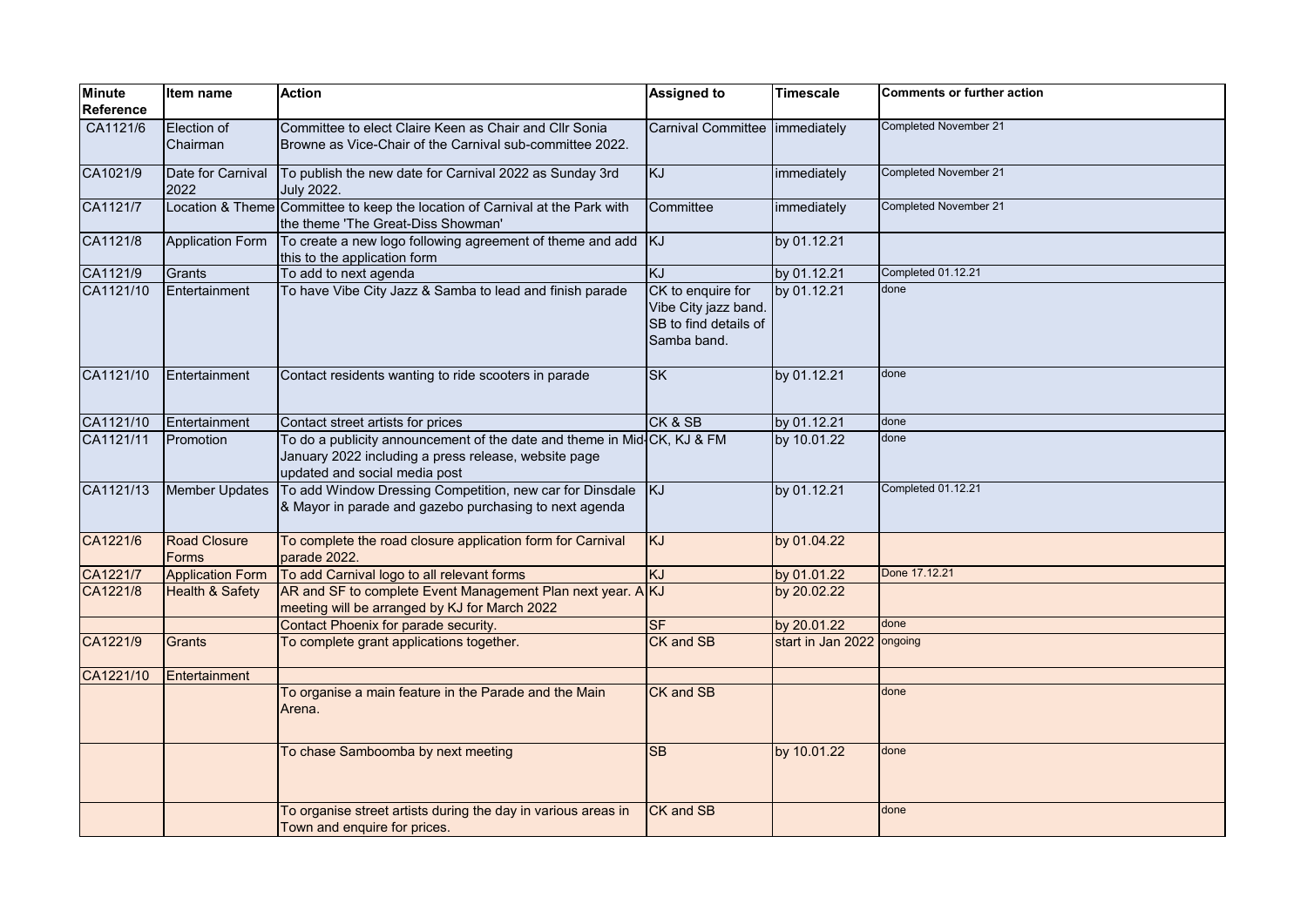| Minute<br>Reference | Item name                             | <b>Action</b>                                                                                                                                   | <b>Assigned to</b>                | <b>Timescale</b>   | <b>Comments or further action</b>                                           |
|---------------------|---------------------------------------|-------------------------------------------------------------------------------------------------------------------------------------------------|-----------------------------------|--------------------|-----------------------------------------------------------------------------|
|                     |                                       | To source details of bubble car to go in Parade                                                                                                 | <b>AR</b>                         |                    |                                                                             |
|                     |                                       | To contact previous Carnival Compere, Paul Preston-Mills                                                                                        | CK                                |                    | done                                                                        |
|                     |                                       | To source Clowns for Carnival Fun Day.                                                                                                          | <b>SB</b>                         |                    |                                                                             |
|                     |                                       | To contact Real Stunts In Action.                                                                                                               | CK                                |                    |                                                                             |
|                     |                                       | To contact residents wanting to ride scooters in Parade                                                                                         | <b>SK</b>                         |                    |                                                                             |
| CA1221/11           | Promotion                             | To contact Park Radio and book a promotional slot for a mid- SB<br>January launch                                                               |                                   | by mid-Jan         |                                                                             |
|                     |                                       | To work on updating website page, social media page and<br>press releases ready for promo launch in January.                                    | <b>CK/KJ/FM</b>                   | by 10.01.22        | Done                                                                        |
|                     |                                       | To work on theme release video for social media to publicise KJ/FM<br>the date and theme in mid-January.                                        |                                   | by 10.01.22        | Done                                                                        |
| CA1221/12           | Sponsorship                           | To add Carnival 2022 logo to sponsorship forms                                                                                                  | KJ                                | immediately        | Done 17.12.21                                                               |
| CA1221/13           | <b>Shop Window</b><br>Project         | To contact Honoured Citizen and Junior Good Citizen<br>winners 2021 and 2020 winner, Gloria Rowe to see if they<br>would judge competition.     | KJ                                | by mid-Jan         | Done - Anne & Lily have confirmed they will do judging. Gloria<br>confirmed |
| CA1221/16           | <b>Progress Report</b>                | To circulate progress report with committee members once<br>updated via FB group.                                                               | KJ                                | by 22.12.21        | Done 22.12.21                                                               |
| CA1221/17           | <b>Member Updates</b>                 | To add the following items to the next agenda; Window<br>dressing competition, purchasing gazebos, transport for<br>Dinsdale & Mayor in parade. | KJ                                | by 06.01.22        | Done 22.12.21                                                               |
|                     |                                       | To arrange craft fayre for the Carnival Fun Day- to be<br>discussed further in Jan 2022.                                                        | <b>SK and RW</b>                  | $Jan-22$ done      |                                                                             |
|                     |                                       | Share monthly to-do list with committee members                                                                                                 | KJ                                | by 10.01.22        | Done                                                                        |
| CA0122/6            | <b>Window Dressing</b><br>Competition | To update the previous Window Dressing Competition entry<br>form                                                                                | <b>KJ</b>                         | by 7th Feb         | <b>Done</b>                                                                 |
| CA0122/7            | Gazebo                                | To get DTC to order the Gazebos in time for Carnival                                                                                            | <b>DTC</b> to order               | immediately        |                                                                             |
| CA0122/8            | <b>Transport for</b>                  | To ask Si Gillings for the loan of his flatbed truck for<br>Dinsdale & Mayor transporting Mayor, Dinsdale and the Royals.                       | A.Rackham                         | <b>immediately</b> |                                                                             |
| CA0122/9            | Grants                                | To begin applying for grants suitable for the Carnival                                                                                          | CK & SB                           | immediately        |                                                                             |
| CA0122/10           | Entertainment                         | To contact the following acts: Circus (AR), Stilt walkers (CK)                                                                                  | AR & CK                           | immediately        |                                                                             |
|                     |                                       | KJ to add Carnival sound, floats and road closure/ h&s to the KJ<br>next agenda                                                                 |                                   | immediately        | Done                                                                        |
| CA0122/11           | Promotion                             | To upload promotion video and announcement on social<br>media, website, press etc.                                                              | KJ                                | immediately        | Done                                                                        |
| CA0122/12           | Sponsorship                           | To add the sponsorship form to website page                                                                                                     | KJ                                | immediately        | <b>Done</b>                                                                 |
| CA0122/14           | Member Updates                        | Contact Michelle Earp reference car park                                                                                                        | <b>SF</b>                         |                    |                                                                             |
|                     |                                       | Add Carnival car boot sale to Car Boot Sales list                                                                                               | $\overline{\mathsf{S}\mathsf{F}}$ | immediately        | <b>Done</b>                                                                 |